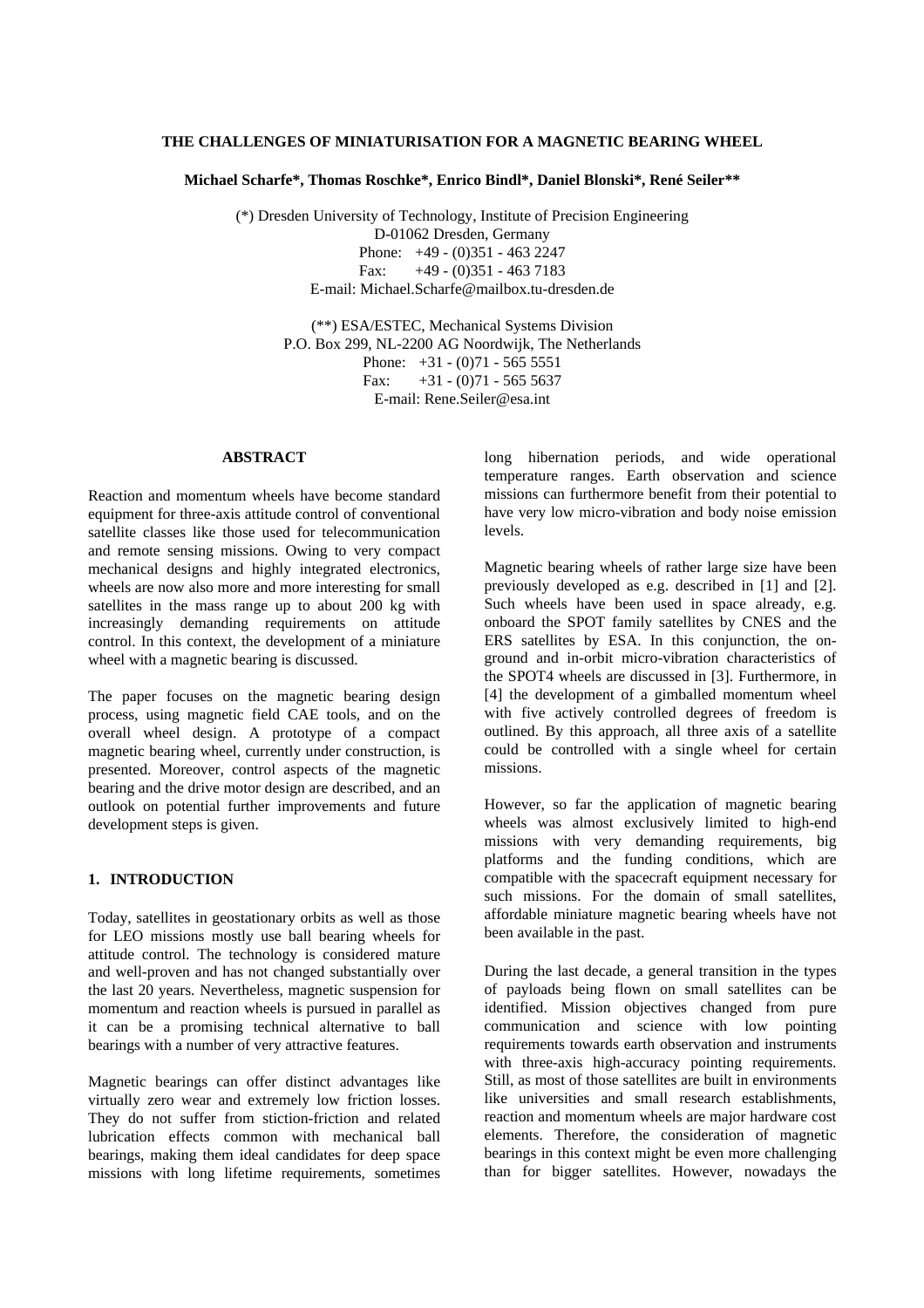associated design, manufacturing and test efforts can be considerably reduced by utilising powerful software tools and state-of-the-art technologies. Therefore, magnetic bearings have the potential to become competitive with respect to ball bearings in terms of performance vs. cost even for low-budget missions.



Figure 1: PROBA Satellite (Courtesy of ESA)

A typical example for the target satellite class for a miniature wheel can be found with the PROBA (PRoject for On-Board Autonomy) satellite presently under development by ESA [5]. PROBA features three-axis attitude control in order to satisfy the pointing requirements of the main payload, a Compact High Resolution Imaging Spectrometer (CHRIS). An artist's impression of PROBA is given in Figure 1. As actuators, four ball bearing wheels are used in combination with magneto-torquers for wheel offloading [6]. Apart from the PROBA wheels, various other types with ball bearings have been recently developed by different entities (see e.g. [7]), and some of them have been successfully flown already.

Recently, a first attempt has been made to apply magnetic bearing wheels also for small satellite projects. In close collaboration with AMSAT, the international amateur radio satellite corporation, magnetic bearing wheels with 15 Nms momentum storage capacity and a mass in the order of 10 kg (including electronics) have been built [8]. They are presently flying on the AMSAT OSCAR 40 (Phase 3-D) satellite, which has a launch mass of approximately 500 kg. Unfortunately, at the

time of writing this paper, the wheels were not yet operational in flight.

The present design and development activity has been using the AMSAT wheel design as a starting point. In general, the objectives are to achieve a more compact and robust design, and to optimise the magnetic bearing, the drive electronics as well as the overall mechanical configuration.

### **2. REQUIREMENTS FOR SMALL SATELLITES**

At the beginning of the present wheel development, an extensive survey on small satellite missions has been performed. Key data on more than 250 different satellites have been compiled. Specifically targeting at small 3-axis stabilised platforms, a set of reference satellite & mission data has been established (Table 1).

| Table 1. Reference Satemie/Mission Data |                                   |  |
|-----------------------------------------|-----------------------------------|--|
| <b>Feature</b>                          | <b>Sat./Mission Specification</b> |  |
| Launch mass                             | 100 kg                            |  |
| Power                                   | 80 W                              |  |
| Mission type                            | Earth remote sensing              |  |
| Main payload                            | High-resolution camera            |  |
| Sensors                                 | 1 Sun sensor                      |  |
|                                         | 1 Star sensor                     |  |
|                                         | 4 Rate sensors                    |  |
| Actuators                               | 4 Reaction/moment. wheels,        |  |
|                                         | 3 Magneto-torquers                |  |
| Max. slew rate                          | $0.5\%$                           |  |
| Pointing accuracy                       | $± 0.2^\circ$                     |  |
| Max. allowable jitter                   | $0.001$ ° in 100 ms               |  |

Table 1: Reference Satellite/Mission Data

Based on the platform performance as well as on the experience with the AMSAT wheels, and utilising a simplified wheel and satellite dynamics model, the following main requirements have been derived for the prototype wheel envisaged:

Table 2: Wheel Main Requirements

| $1.1.1$ and $1.00$ and $0.11.0$ |                                  |  |  |
|---------------------------------|----------------------------------|--|--|
| <b>Feature</b>                  | <b>Wheel Target Performance</b>  |  |  |
| Angular momentum                | $0.20.4$ Nms                     |  |  |
| Speed range                     | $± 5000$ rpm                     |  |  |
| Reaction torque                 | $± 10$ mNm                       |  |  |
| Operation modes                 | Torque & Speed loop              |  |  |
| Operating voltage               | 28 V DC                          |  |  |
| Power consumption               | 2.5 W steady-state               |  |  |
|                                 | @ 1000 rpm                       |  |  |
|                                 | 4 W steady-state                 |  |  |
|                                 | @ max. speed                     |  |  |
|                                 | 20 W peak power                  |  |  |
| Weight                          | $\leq$ 2 kg                      |  |  |
| Main dimensions                 | Max. diameter<br>$12 \text{ cm}$ |  |  |
|                                 | Max. height<br>$10 \text{ cm}$   |  |  |
| Temperature range               | $-30 °C  + 50 °C$                |  |  |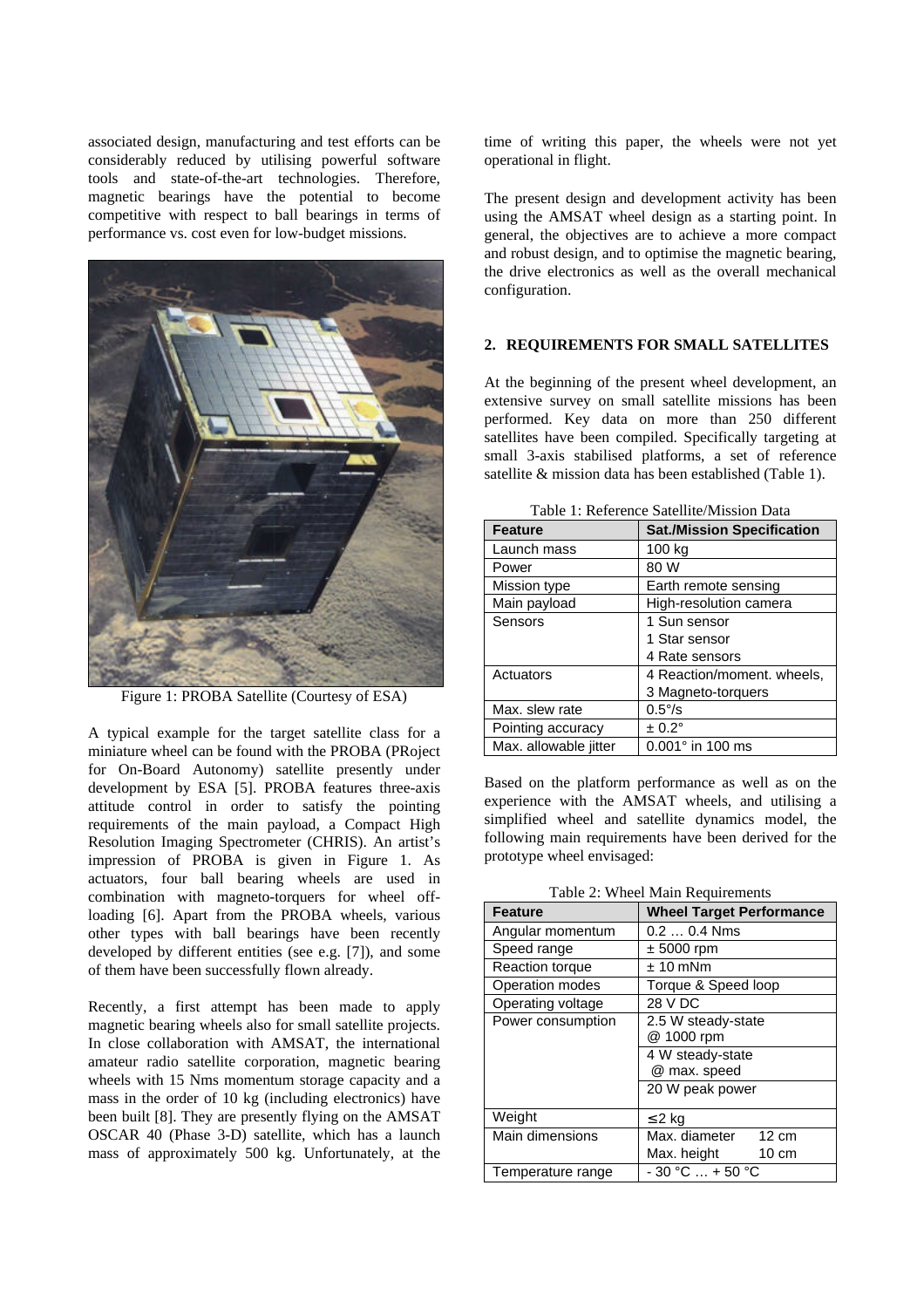#### **3. MAGNETIC BEARING CONCEPT**

A completely passive and contactless magneto-static bearing, stable in all six degrees of freedom (DOF), cannot be realised under normal conditions. In practice, at least one axis has to be controlled actively by means of electromagnets. Earlier publications on magnetic bearing wheels suggest to control either one, two or five DOF actively [9].



Figure 2: Basic Magnetic Bearing Principles

Different advantages and disadvantages of the individual bearing principles are summarised in Table 3.

Magnetic bearings can be realised by using attractive or repulsive forces. A better mass vs. stiffness ratio can be achieved by using the attractive force mode. Preference was given to the two DOF option where the wheel is actively controlled along two orthogonal radial directions while axial movements and all other degrees of rotor freedom are passively controlled by means of permanent magnets, except for the rotor spin. The two radial axes are controlled by independent control loops. This design principle generally results in a flatter geometry, using less volume and being suitable for panel mounting. Moreover, the two DOF actively controlled bearing allows a high momentum-to-mass ratio of the wheel because some parts of the bearing contribute to the momentum storage capacity. For position detection, four field displacement type inductive sensors are mounted with 90 degrees angular spacing around the flywheel, facing the outside rim surface.

Table 3: Main Properties of the Different Principles

| <b>No. of Actively</b><br><b>Controlled DOF</b> | <b>Magnetic Bearing Properties</b>                                                                                                                                                     |
|-------------------------------------------------|----------------------------------------------------------------------------------------------------------------------------------------------------------------------------------------|
| 1 (axial)                                       | Simple electronics; relatively low power<br>consumption, but large axial dimensions;<br>rather awkward mechanical construction:<br>passive damping of radial oscillations<br>difficult |
| 2 (both radial)                                 | High radial stiffness due to active control;<br>simple construction; low axial height                                                                                                  |
| 5                                               | Complex system, therefore potentially<br>less reliable than other options; offers<br>vernier gimballing capability; special<br>precautions required for testing in 1g                  |

In the wheel design, both permanent magnets and electromagnetic coils are used. Most of the DOF are passively controlled - this offers higher reliability and lower power consumption because the amount of electronics is reduced. The permanent magnets produce the main part of the magnetic flux in the magnetic circuit and the electromagnetic coils modulate this static bias flux, allowing the control of restoring forces on the wheel to keep it centred. This modulation is necessary to provide active control in radial direction under the presence of residual imbalance or external forces.

Another advantage for the active control is the linearised characteristic of force vs. current through the superposition of two reluctance forces in opposite directions. These forces are generated in the air gaps as shown in Figure 3, on the left and right hand side. Rare earth permanent magnets (NdFeB) were chosen because they offer a high energy density and the resulting advantages in terms of mass and volume.



Figure 3 provides a cross-sectional view of the magnetic bearing. A bias flux is generated across the air gap, shown in paths  $A_1$  and  $A_2$ , supporting the weight of the flywheel in the axial direction. If the wheel is not centred, the permanent magnets will create a destabilising force, which pulls the wheel even further away from the centre. The control system will detect this motion through position sensors at the wheel's outer diameter and generate a corrective flux B by sending current through the stator coils. In the air gap, this control flux B subtracts and adds to the static fluxes  $A_1$ and  $A_2$  generated by the permanent magnets. By subtracting flux at the narrow gap side (left) and adding flux at the wide gap side (right), the magnetic bearing produces a net restoring force to centre the flywheel.

It is important to note that the two axis active working principle governs the overall wheel design in terms of the arrangement of the motor assembly as well as the mechanical configuration and main dimensions.

# **4. MAGNETIC BEARING DESIGN**

One of the main design goals for the compact magnetic bearing wheel is to achieve a high moment of inertia and, hence, a high momentum capacity at low mass.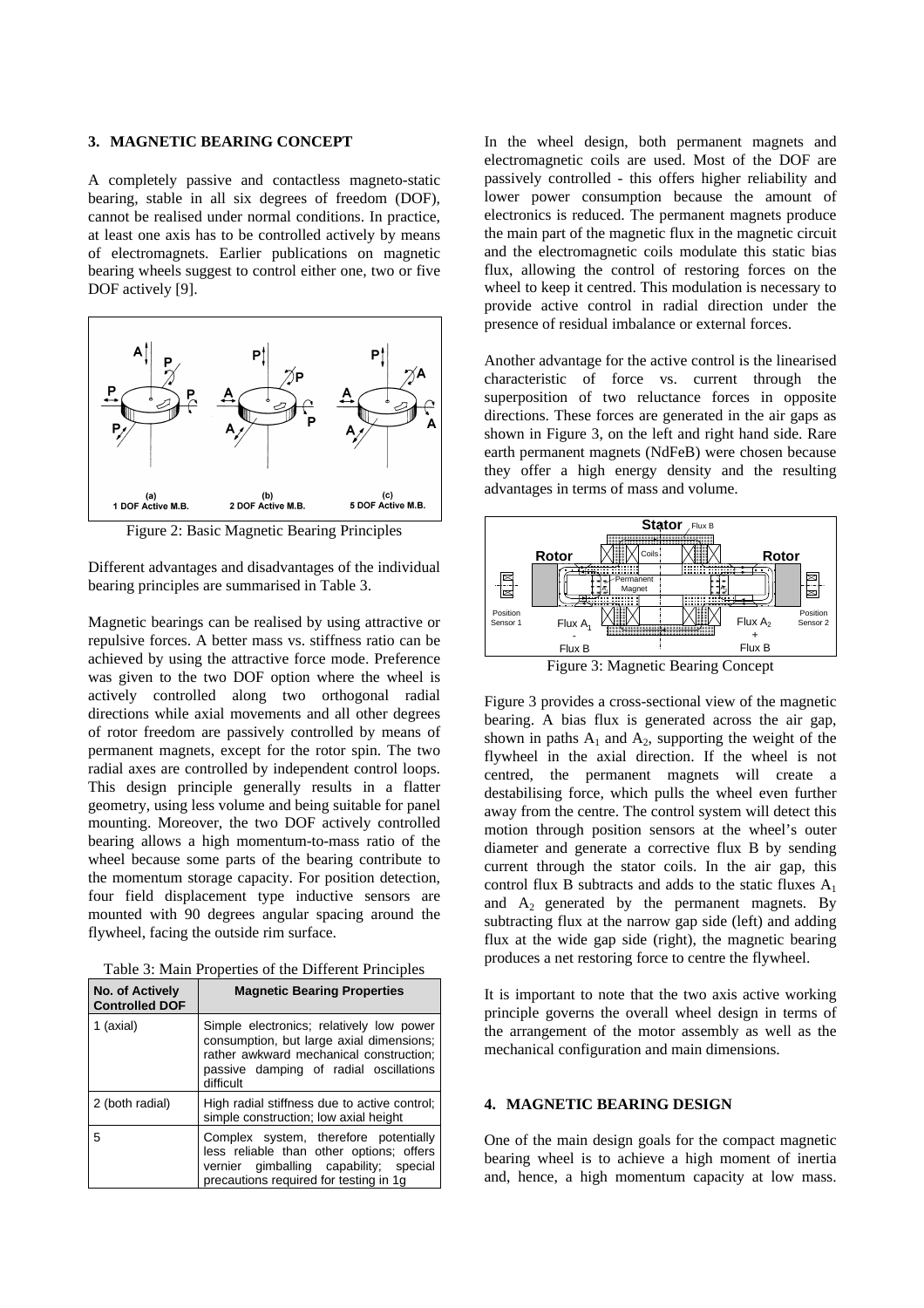Therefore, the rotor mass shall be concentrated towards the outer rim. Consequently, heavy parts like the motor magnets and the motor return ring have to be placed there. The actual magnetic bearing is located in the centre of the wheel and was designed first. At a later stage, the motor, the touchdown bearing and the casing followed.



Figure 4: Magnetic Bearing with Sensor Assembly

The basic configuration of the magnetic bearing is depicted in Figure 4. It is similar to that of the AMSAT wheel [8] and the design proposed in [13]. Mainly because of the required diameter of 12 cm (see Table 2), other magnetic design variants for the bearing were rejected during the conceptual design phase. If the wheel diameter can be increased in the future due to a modified specification, other design variants with a better inertia-to-mass ratio could be considered.



Figure 5: Magnetic Bearing Simulation Model

The magnetic design process was threefold:

- Controlled system design: equivalent network model [14] for understanding the magnetic circuit and parameter estimation using *MATLAB/ SIMULINK.* This model is a prerequisite for the controller design and can be extended to a dynamic model of the controlled magnet system in both axes.
- Conceptual analysis of different magnetic circuits with the fast and easy-to-use 2D FEM program *QuickField* [11]; decision about the chosen magnetic circuit and the main parameters.

• Detailed magnetic design with the 3D FEM software package *MAFIA* [16]; analysis of the advanced bearing model as shown in Figure 5 to define cross sections and detailed dimensions.

The algorithms of the *MAFIA* software are based on the Finite Integration Technique (FIT), which is a theoretical basis for solving Maxwell's equations in integral form. With the *MAFIA* package in version 4, all kinds of electromagnetic field problems can be analysed, ranging from static to very high frequency operation, even including space charge fields of free moving charges.

The magnetic finite element simulation allowed the rapid development of a first engineering model for the momentum wheel within a few months. To large extent, "trial-and-error" iterations using several breadboard models with time-consuming phases of manufacturing and testing could be suppressed. Properties like magnetic flux, force and stiffness parameters were obtained by simulation in relatively short time and with much higher accuracy than via any hand calculations. And most importantly, the function of the bearing design was validated in an early development state, where changes could be applied without great effort.



Figure 6 shows the simulation results achieved for the axial direction of the bearing system. This diagram proves that the bearing can support the weight of the rotor under gravity conditions, although a small and unavoidable sag occurs which does not limit the operating and testing procedures in the laboratory. This sag, however, is not present in space and does not affect the wheel performance as it is taken into account for the bearing design.

In Figure 7, the radial bearing force vs. displacement is presented, with the coil's Magneto-Motoric Force (MMF) as a parameter. The MMF is proportional to the coil current and the number of windings. When the wheel is switched off, the rotor rests in the touchdown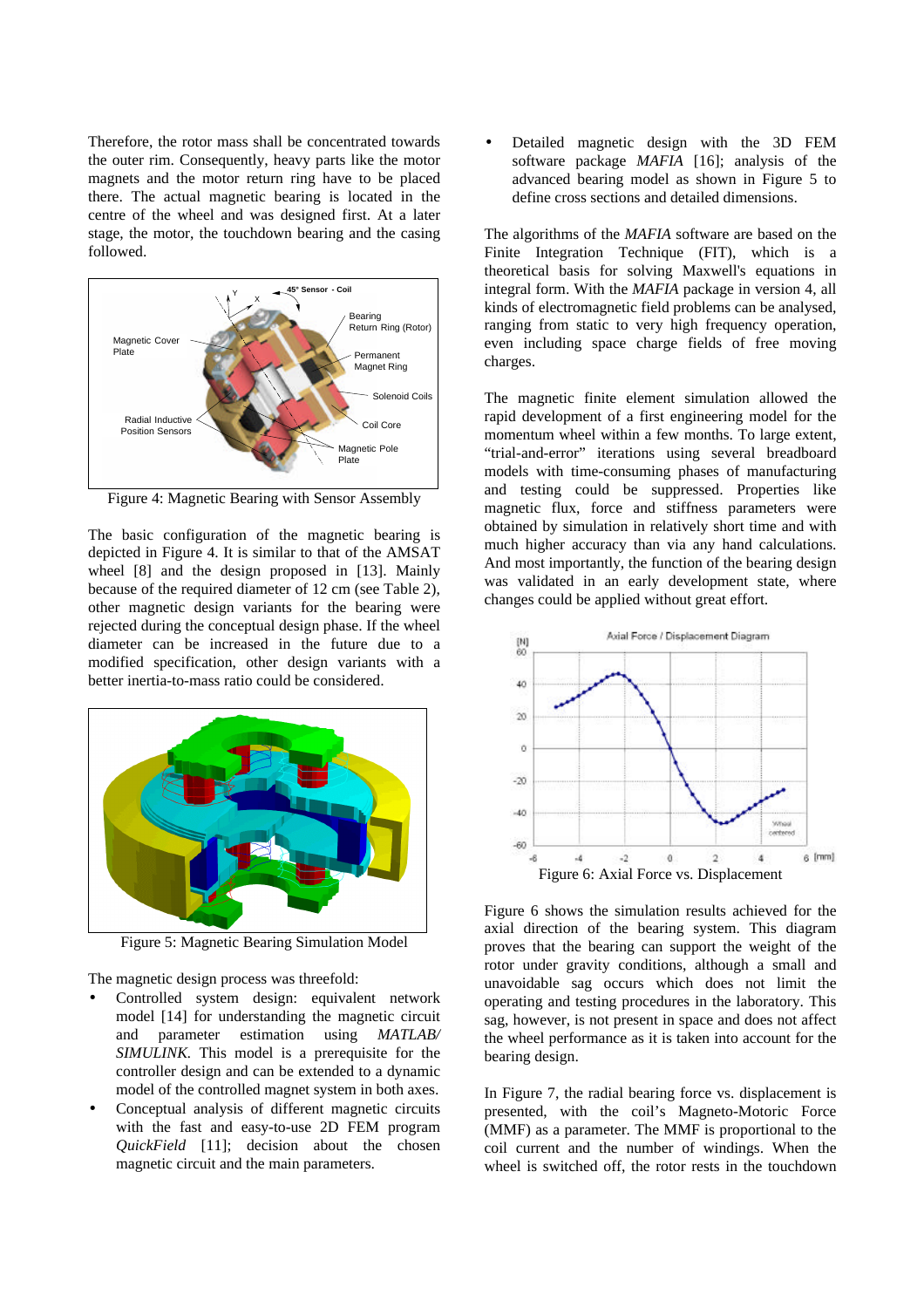bearings, which prevent the magnetic return ring (rotor element) from touching the magnetic pole plates (stator elements). This corresponds to a maximum displacement of 0.6 mm. When the magnetic bearing is switched on, the destabilising force of the permanent magnets has to be overcome by forces induced by the electromagnetic coils. If an MMF of 1800 or 2400 AW is applied, the restoring force is greater than the destabilising force. In this case, the rotor immediately levitates and is centred around the stator, such that the width of the air gap is circumferentially constant. The diagram proves that the bearing can be centred during lift-off. Furthermore, these diagrams reveal important information for dimensioning the control loop.



(Magneto-Motoric Force as parameter)

Due to the basic layout of the selected design, a coupling of the fluxes in both radial directions (x and y) exists. In the pole plates, this undesired coupling is restricted by using small connecting areas which will be saturated, and therefore limit the flux loss. However, in the cover plates, there are large coupling fluxes, which reduce the restoring force to obtain the ideally centred position of the wheel. Although this does not affect the function of the bearing, it increases the required power during lift-off and possibly during operation. This behaviour will be deeper analysed in the future and can be potentially optimised.

#### **Control Engineering Aspects**

As the magnetic bearing has active control in the two lateral axes, two independent servo loops are required. A block diagram of one of those control loops is given in Figure 8. Four sensors are used to measure the distance between the rotor and the stator of the wheel. Through the control loops, the inherent instability in those directions is compensated and a constant air gap maintained at all times. The time constant of the magnetic bearing control coils is long compared to the characteristic frequency  $\omega_0$  of the loop. The real control system is more complex than shown in Figure 8 and compensates for cross-coupling effects between the two axes and undesired tilt modes. The control electronics actively damp those modes and make the wheel unconditionally stable.



Figure 8: Bearing Control Loop (one axis)

The electronic circuit of the control loop is implemented purely analogue. In principle, a digital circuit could have advantages in terms of possible re-configuration regarding the control loop structure and its parameters, which would make the adjustment during the initial start-up easier. On the other hand, for a possible later qualification model, the necessary radiation hardened components are not easily available and would consume substantially more power than the present analogue circuit.

#### **Sensor Aspects**

A variety of position sensors are available for the detection of the rotor position. The selected type of position sensor must operate contactless. In addition, the sensors must resist the specified space environment with a large temperature range and feature a low phase shift over a wide frequency range. Candidate sensor types are capacitive sensors, Hall sensors, optical sensors, ultrasonic, and inductive sensors [12].

For reasons of radiation hardness, low sensitivity to ageing and the issues mentioned above, inductive (Eddy current) sensors were selected. Four of those sensors are used for sensing the rotor position and the tilt in each of the two lateral axes. They combine a small physical size with high resolution, excellent temperature stability and a small phase shift.

## **5. OVERALL WHEEL DESIGN**

The mechanical design of the Compact Magnetic Bearing Wheel (CMBW) has been specifically aiming at the miniaturisation of the earlier configuration as built for AMSAT OSCAR 40, towards a version suitable for small and micro-satellites.

To achieve this goal, a survey on comparable ball bearing wheels was carried out, contributing to the definition of the key requirements in Table 2. The wheel design process itself is very much centred around the design of the magnetic bearing.

All drawings and FEM analyses were done with the 3D CAE software package *ProEngineer*.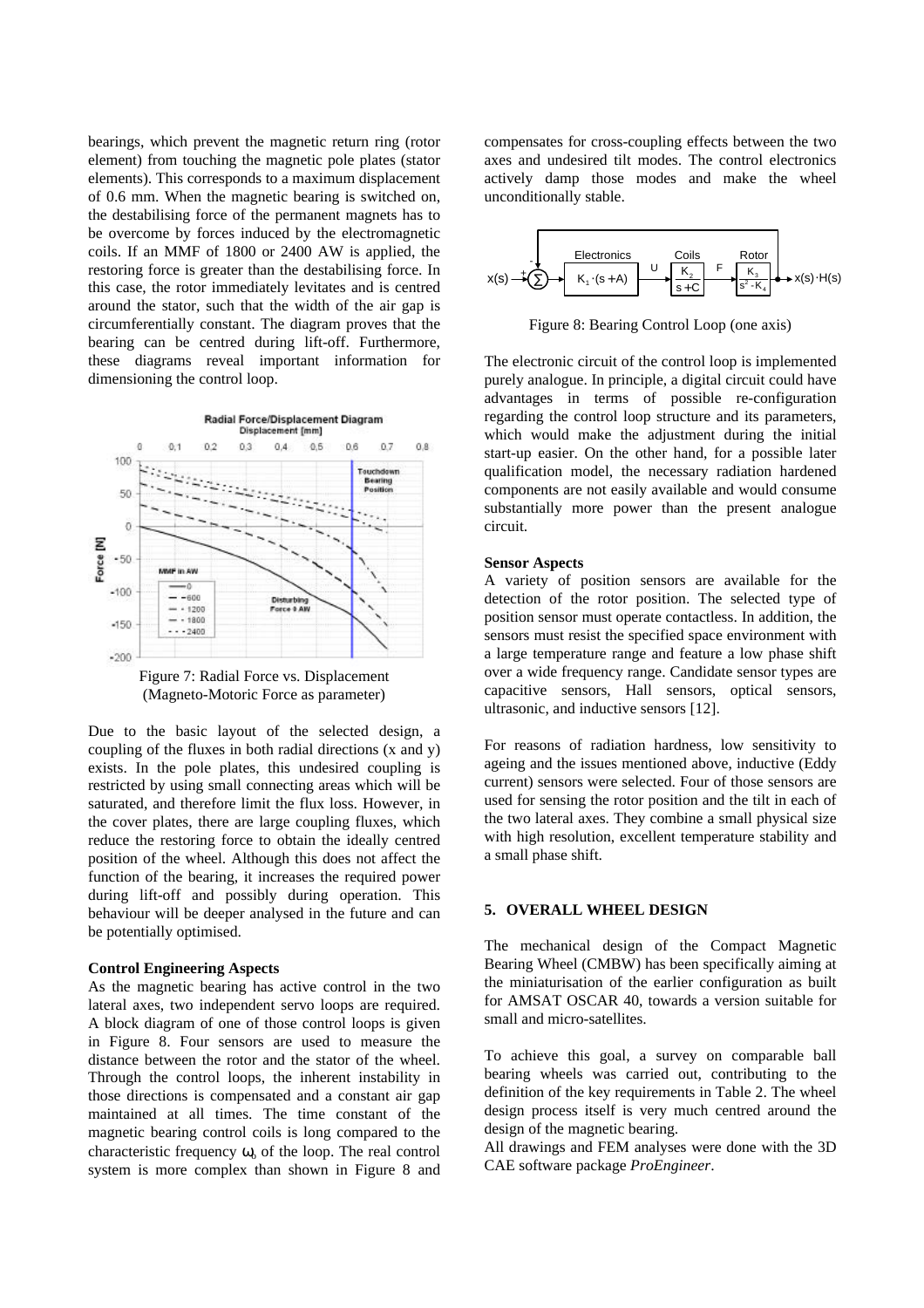

Figure 9: Wheel Assembly Main Components

The subassemblies of the wheel have been laid out following the general wheel requirements, where the magnetic bearing has a certain priority over the motor, touchdown bearing, and launch lock mechanism (see Figure 9). Secondary items have been adapted to the chosen design of the magnetic bearing.

### **Motor**

The motor is a 3-phase brushless DC type, which is compatible with the space environment and the magnetic bearing as it works contact- and frictionless. For the conceptual motor design, the main objectives are:

- Small volume and mass
- Favourable mass distribution towards the outer rotor perimeter, increasing the rotor inertia
- Low power consumption

Table 4: CMBW Motor Requirements

| <b>Requirement</b>                  | <b>CMBW Motor</b>                 |
|-------------------------------------|-----------------------------------|
| Continuous power                    | 2 W @ 1000 rpm                    |
| Peak power                          | 4  6 W @ 5000 rpm<br>(max. speed) |
| Forward / Reverse<br>operation      | Yes                               |
| Motor / Brake<br>operation          | Yes                               |
| Power supply voltage                | 28 V DC                           |
| Control modes                       | Speed / Torque                    |
| Precision in closed-loop<br>control | $\pm$ 10 rpm / $\pm$ 0.05 mNm     |
| Temperature control                 | Thermal conduction &<br>radiation |

In the chosen design, the motor coils are attached to the stator assembly, and the motor permanent magnets are arranged inside the rotor, close to the outer rim. This configuration concentrates the motor mass such that it adds as much as possible to the moment of inertia. When a current is applied to the motor coils, their magnetic field interacts with the magnetic field of the

permanent magnets and a torque is applied, which accelerates or decelerates the wheel. The torque level is controlled through the motor drive electronics. Rare earth magnets (NdFeB) are applied as they substantially increase the motor performance compared to ferrite magnets.

| Table 5: Motor Design Features |  |  |  |
|--------------------------------|--|--|--|
|--------------------------------|--|--|--|

| <b>Feature</b>                    | <b>Motor Design</b>                             |
|-----------------------------------|-------------------------------------------------|
| Magnet type                       | Sintered rare earth<br>(NdFeB)                  |
| No. of phases                     | 3 with bipolar driver                           |
| No. of poles                      | 12                                              |
| No. of coils per phase<br>(slots) | 3 coils per phase<br>(9 over the circumference) |
| Max. speed                        | 5000 rpm $(\pm 1000$ rpm)                       |
| Max. torque                       | 15 mNm                                          |
| Max. diameter                     | 100 mm                                          |
| Max. height                       | 40 mm                                           |
| Nominal air gap                   | 5 mm                                            |

The magnetic circuit of the motor assembly has also been optimised with the magnetic finite element simulation program *QuickField* [11], thus determining the optimum amount of iron for the magnetic return ring avoiding undesired magnetic flux saturation. At the same time, the magnetic flux density could be increased, making the motor more efficient in terms of the torqueto-power ratio and its mass. The motor windings are embedded into a ring of composite material, which also holds a set of Hall-effect sensors to detect the magnet and rotor angular position for motor commutation and control. The chosen arrangement applies a symmetric torque and adds redundancy to the system.

The main characteristics of the motor are summarised in Table 5, and Figure 10 shows the motor assembly to be accommodated inside the wheel.



Figure 10: Motor Assembly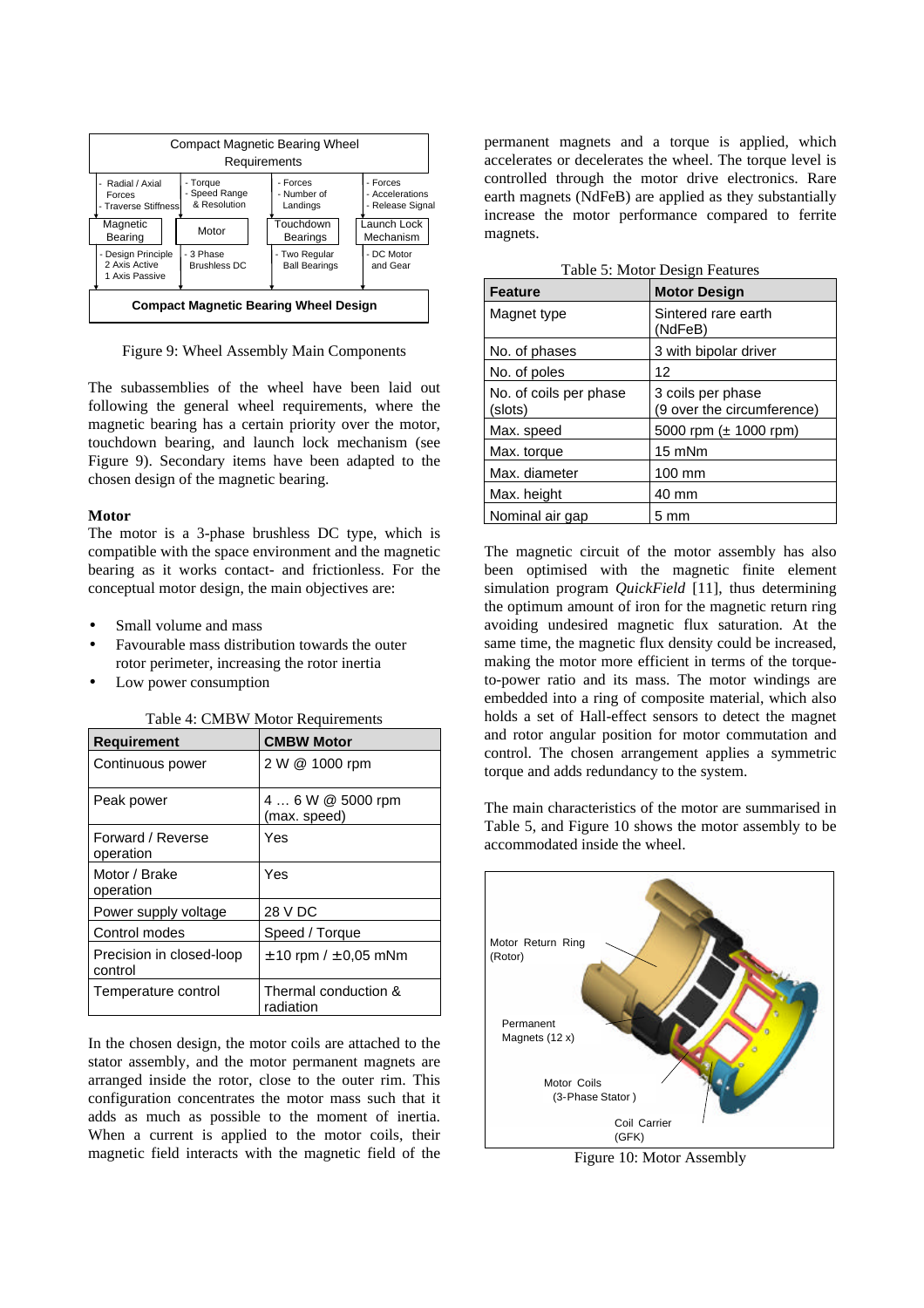#### **Touchdown/Emergency Bearings**

The touchdown bearings shall prevent contact between rotating and non-rotating parts of the assembly if the magnetic bearing fails or if it is switched off. The touchdown bearings have to withstand high dynamic loads as the rotor may be at full speed in case of a failure. They are designed to prevent mechanical damage and deformation of the rotor and the magnetic bearing. Two dry-lubricated ball bearings act as touchdown/emergency bearings.

#### **Launch Locking Device**

A launch locking device shall protect the wheel during on-ground handling/transportation and the launch phase, and it shall release the rotor in orbit. Although the magnetic bearing as designed seems capable to hold the rotor during launch via the magneto-static forces induced by the permanent magnets, magnetic bearing wheels are normally equipped with an additional locking system (see e.g. [4]).

Aiming at compatibility with the present wheel design, the main functional performance requirements for the launch locking device have been defined as follows:

- Adequate protection of the rotor against adverse effects of launch, handling and transportation loads, e.g. plastic deformation or deterioration of the rotor balancing.
- Locking shall be assured without gapping separation between rotor and stator (i.e. the touchdown bearings) during the launch phase*.*
- Electric remote control of multiple locking and release cycles without manual interaction.
- Lifetime: 50 locking and release operations.
- Duration of a locking or release sequence: 10 min maximum.
- The required stroke of an axial device is  $> 2.0$  mm, for a radial device it is  $> 0.8$  mm (retraction beyond the position of the touchdown bearings).
- No maintenance/refurbishment during testing and ground life.
- Electric status monitoring (wheel locked/released).

The launch locking device will be structured in three major subassemblies (see also Figure 11):

- the actuator, which provides the necessary input force or movement
- the transmission system, which amplifies and/or transforms the provided actuator force/movement
- the mechanical rotor interface, where an output force is used to lock or clamp the rotor

Currently, the detailed design of the launch locking device is being established. For reversible operation, a DC motor has been baselined as actuator.



Figure 11: Launch Locking Device – Generic Structure

### **Control and Drive Electronics**

The electronics design for the first prototype wheel is kept rather simple. Analogue electronics are used for the bearing control, and the motor will be supplied via an off-the-shelf electronics module. The digital command & telemetry interface is implemented with the help of a digital/analogue interface, which is driven by a PC. It is planned to integrate the electronics into the wheel housing in a later qualification model.



Figure 12: Wheel General Assembly

#### **Overall Assembly**

Figure 12 shows the wheel general assembly. The wheel consists of a centre mandrel, where the inner magnetic bearing unit (Figure 4) and the motor coil carrier (Figure 10) are mounted on. In a sandwich configuration, this subassembly contains the permanent magnet ring, the two pole plates below and above the ring, the solenoid coils for flux control and two magnetic cover plates at the top and the bottom. It also holds the eight rotor position sensors and the two touchdown bearings.